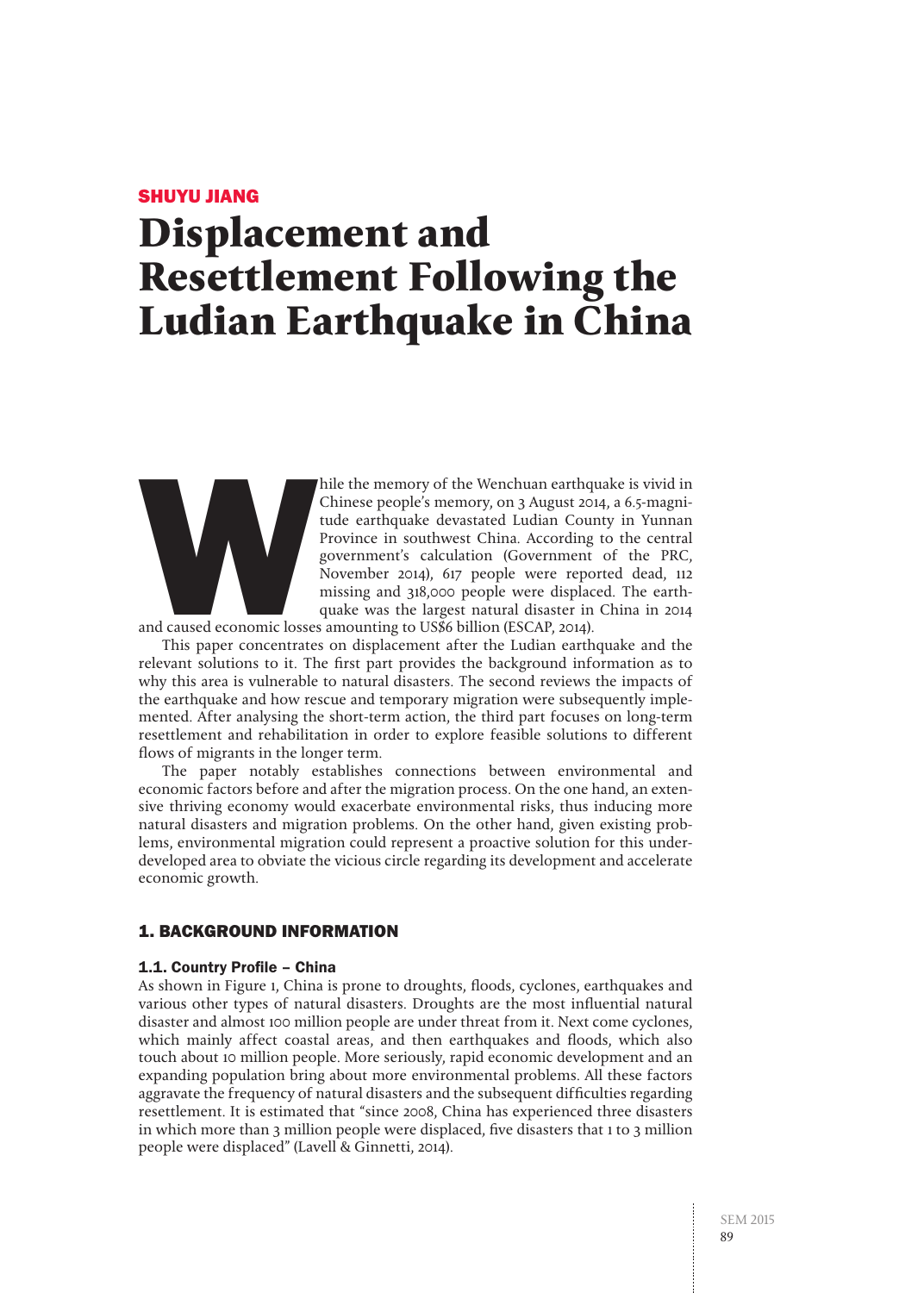Figure 1. Absolute population exposure to hazards: China (Lavell & Ginnetti, 2014)

Figure 2. Population exposed to earthquakes in China (Lavell & Ginnetti, 2014)



source: UNEP/GRID-Geneva PREVIEW

Even though earthquakes threaten fewer people than droughts or cyclones, their impact should not be underestimated. China is vulnerable to earthquakes because it is located in both the circum-Pacific seismic belt and the Alpine-Himalayan orogenic belt. The deformation between the Pacific plate, the Indian plate and the Philippine plate jointly influence China's tectonic features. The complexity of its tectonic makeup therefore results in the significant density, high frequency and wide range of earthquakes in China: "In all the continental areas around the world, about 1/4 to 1/3 big earthquakes took place in China in the 20th century" (China Earthquake Administration, 2013).

A further observation regarding the regions which are frequently affected by earthquake (Figure 2) displays another difficulty in risk reduction. Besides the area around Beijing and Bohai Sea in north China, people in the middle and western part of Mainland China are more exposed to earthquakes. Meanwhile, the social and economic development of this area lags behind that of the costal area, hence funding and resources for risk reduction in the area are limited. This also adds to the difficulty in resettlement and rehabilitation after hazards and potentially hinders further development of these areas.

#### 1.2. Ludian County as a vulnerable area

Like many other areas in western China, this area is prone to natural disasters as a result of its natural conditions, as well as the absence of a sustainable and concrete development plan.

First of all, Ludian County suffers from harsh natural conditions. Located in a fault zone, the area is frequently affected by earthquakes. "Since 1900, there have been 15 earthquakes with a magnitude higher than level 6 in this area" (Government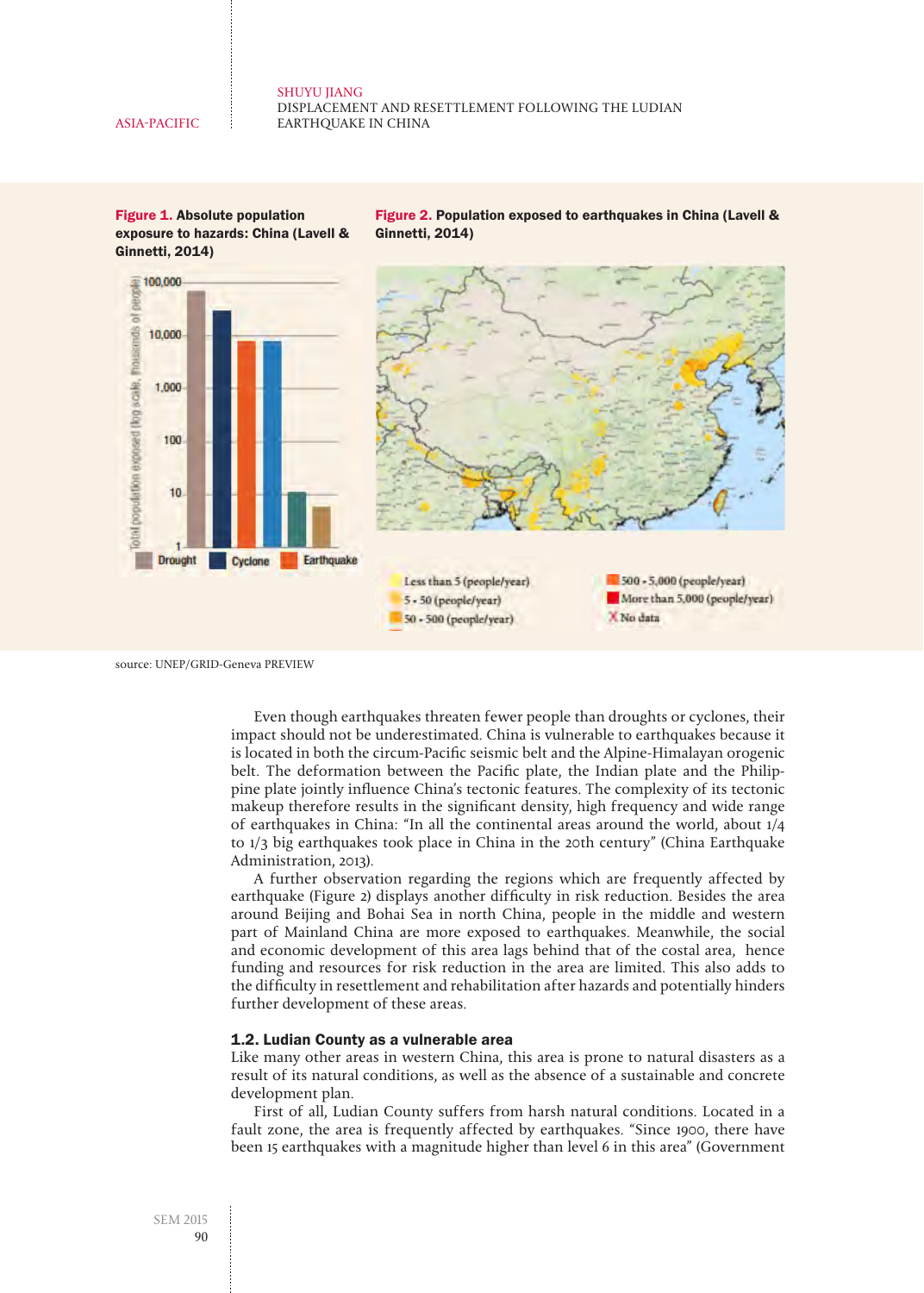of the PRC, November 2014), The geological configuration is complex in this mountainous area with precipitous slopes, deep canyons and fragmented stratum. Moreover, its changeable climate results in many natural disasters. In dry seasons, people must rely on cisterns for their daily provision of water. Yet it so happened that the earthquake occurred during the rainy season in the basin of the Jinsha River so there is a high possibility of a series of secondary disasters in the wake of the earthquake. It has allegedly been reported that compared with the earthquake itself, more people died as a result of landslide, rocks, as well as flows of debris.

Moreover, the unfavourable natural conditions impede economic development in this area. Yet, tough as the conditions are, agricultural productivity is low in this county. Regarding industrial development, the inauspicious natural conditions pose a threat to development, which requires strategic planning to minimise environmental impacts. However, in reality, overpopulation and overexploitation have contributed to serious soil-erosion, which has worsened environment problems. Firstly, an important source of economic revenues is the quarrying industry, and while this industry expands without sound regulation, it will inevitably have negative consequences for the environment. Secondly, the population density is 277 people per square kilometre (Ludan County Government, 2014) , which is twice the average density in Yunnan Province. As the population has already exceeded the ecological carrying capacity, management alone cannot solve all environmental problems.

This area suffers from poverty. In the city of Zhaotong, "Within 11 districts and counties in this city, 10 are recognised as extremely poor based on national standards" (Bai Wenxue, 2014). In Longtoushan Town, which is the settlement most seriously effected by the disaster, "there are 51214 people, of which 6910 people are under poverty, 2650 people are under extreme poverty, 4360 are with low incomes" (Ludan County Government, 2014). The city cannot thus be expected to solve all of its development problems itself, as in a state of poverty, expenditure on more resilient infrastructure and other risk reduction measure is limited. For instance, most houses here are made from wood or adobe, which cannot resist strong earthquakes.

Consequently, impoverished areas are more exposed to disasters and disasters exacerbate poverty. The economic development of Ludian County thus falls into a vicious circle: the underdeveloped economic and environmental conditions hamper development so that accessible water power and mineral resources are particularly important for economic growth, yet the reliance on these recourses potentially destroys the environment.

#### 1.3 Absence of pre-existing disaster reduction measures

A UN ESCAP disaster review warned of the potential danger of "slow-onset disasters", which are "less visible, as they are spread over time with multi-sectoral impacts" (UN ESCAP 2014). Such disasters constitute a major problem in this area, where stony desertification is gradually undermining livelihoods and threatening the safety of the population. The problem is accentuated by the lack of risk reduction measures on the one hand, and by the impracticability of conventional measures (such as consolidating houses or improving living conditions) on the other hand; migration could thus be a more realistic option.

Figure 3 indicates two major problems in this affected area. Firstly, there is little coverage of forest to alleviate the negative consequence caused by overexploitation, and secondly, the absence of roads, railroads and other basic infrastructure would hinder any attempted rescue following the occurrence of a natural disaster.

Certain funding has been devoted to both environmental management and migration. Ludian county launched a comprehensive management scheme concerning stony desertification from 2008 to 2013, "277.96 square kilometers of karst areas have been managed, which accounts for 34.5% of the total area"(Junyi Chen, 2013). As the project is particularly costly and time-consuming, progress has been relatively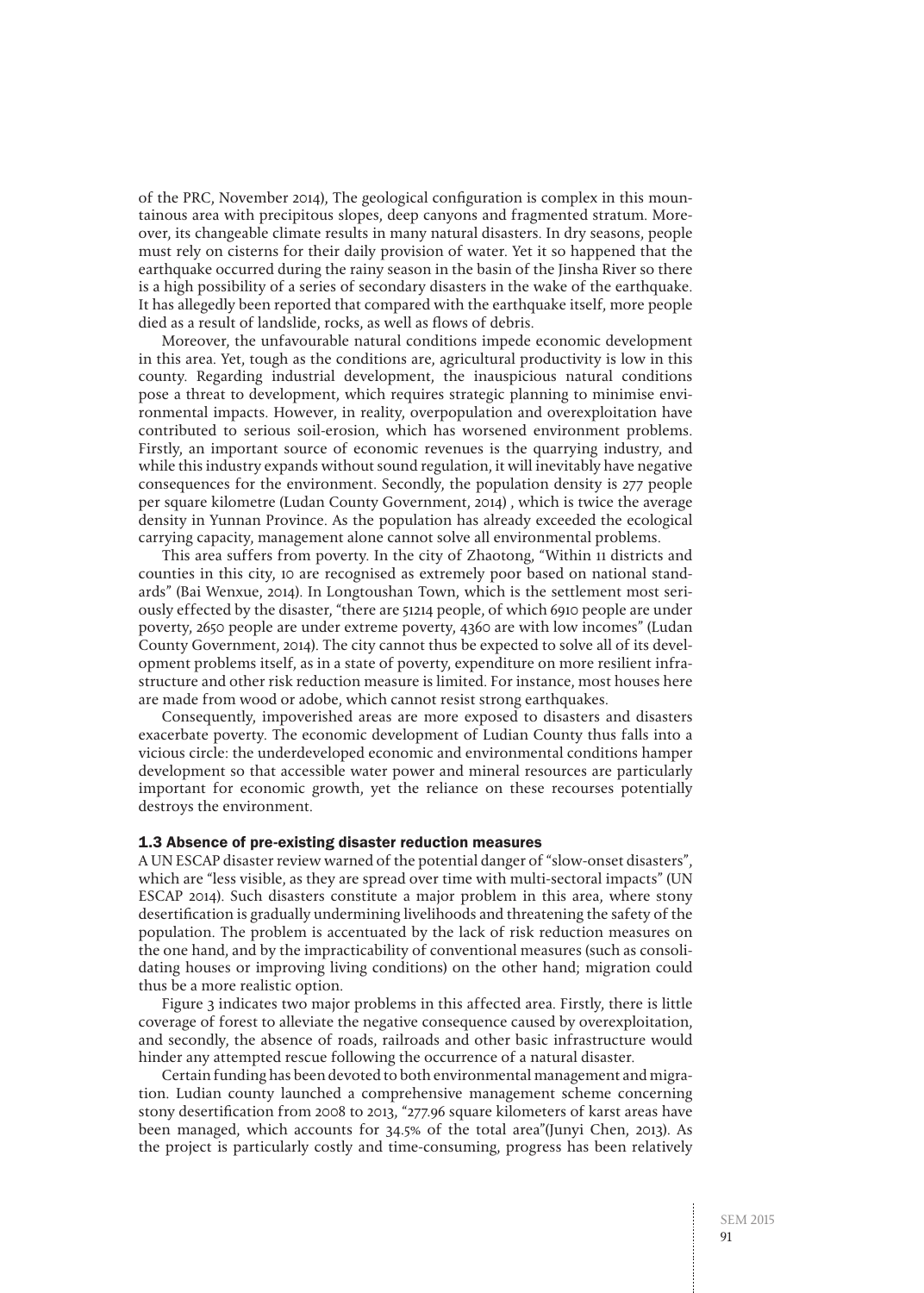slow. Moreover, in 2012 in Ludian County, 60 households migrated to other places as a result of the fragile ecological environment and poverty and 1.5 million Yuan has been devoted to this project (Yanquan, 2013). By way of comparison, in Qiaojia County in Zhaotong, 600 people benefited from this policy and 10 million Yuan was allocated in the same year (Yanquan, 2013).

At the provincial level, in 2014 the Yunnan government started to rebuild houses in rural areas and began resettlement. However a mere 24.14% of programmes have been started and only 13.79% of them have been finished in Ludian County (Junli Zeng, Yongqin Yang, 2015). Consequently, poor disaster mitigation and the reluctance of environment migrants represent other underlying causes of the large casualties and economic losses provoked by the earthquake.

#### 2. RESCUE AND EVACUATION AFTER THE EARTHQUAKE

#### 2.1 Impacts of the earthquake

The intensity of the earthquake was high (Figure  $5$ ), reaching level  $IX<sup>1</sup>$  in intensity at its epicentre in Ludian County. Qiaojia County and Huize County were also seriously affected, and the earthquake also had an impact on Guizhou and Sichuan Provinces, and, reportedly "in 10350 square kilometers of areas, the intensity exceeded level VI" (People's Daily, August 2014). According to the data updated on the  $4<sup>th</sup>$  August by the International Federation of the Red Cross (Figure 4), the earthquake has already resulted in 398 deaths, with a great deal of destruction, most of which was in Ludian County.

| <b>Prefecture</b> | country/District | <b>Death</b> | <b>Missing</b> | <b>Injured</b> |
|-------------------|------------------|--------------|----------------|----------------|
| Zhaotong          | Ludian           | 319          | O              |                |
|                   | Qiaojia          | 55           | $\circ$        |                |
|                   | Zhaoyang         |              | $\circ$        |                |
| Qujin             | Huize            | 122          | 3              |                |
|                   | Total            | 398          | 3              | 1,801          |

Figure 4. Death toll after the earthquake

Source: IFRC, August 2014

As discussed above, the fragile ecological environment in the affected area also contributed to many secondary disasters. A barrier lake was formed when the river was blocked by huge landslides caused by the earthquake, and the rising water level submerged the village in that area, which would have greatly endangered the lives of the 800 inhabitants had they not been evacuated beforehand (Earthquake Report, August 2014).

Besides huge casualties, another feature of the earthquake was the tremendous damage to infrastructure: large amounts of basic infrastructure were destroyed, sealing off the affected area. Up to the 20<sup>th</sup> of August 16,158 machines and 8,951 personnel were involved in restoring transportation links, water supply, and electricity and telecommunications (Yan Wang, August, 2015).

<sup>1.</sup>  In China, the intensity of an earthquake is measured from level 1 (weakest) to 12 (strongest). Signs of destruction of buildings occur when the level is higher than 6 (Author's note).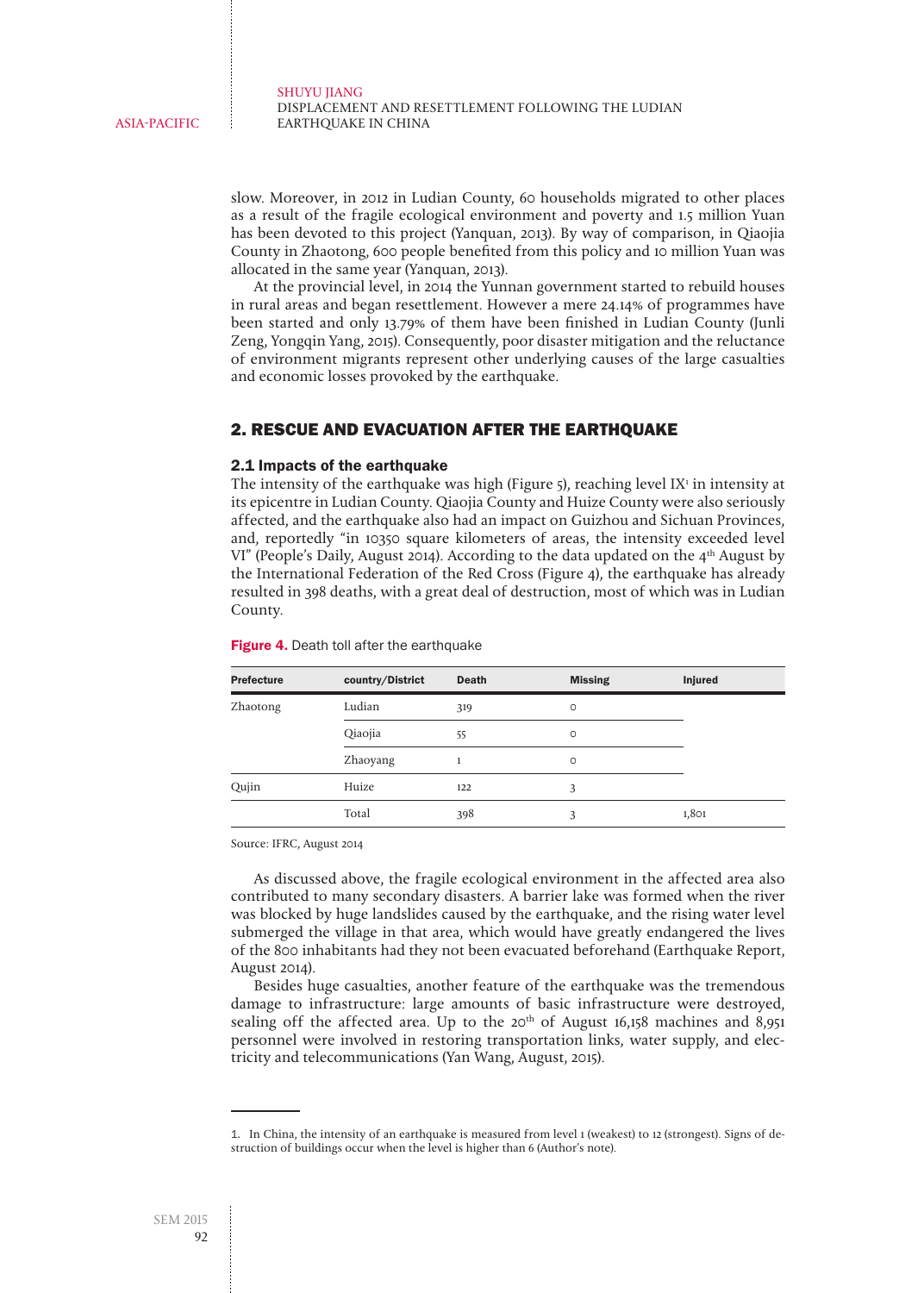On the  $4<sup>th</sup>$  August, the first dispatch of resources was sent to victims. However, floods, aftershocks and many other secondary disasters further debilitated the state of the already fragile infrastructure. Many repaired roads were damaged afresh, thus preventing other rescue forces and resources from entering the disaster area. Some resources were transported through aerial delivery by helicopters, and others were delivered by the army.

#### 2.2 Organisation of the rescue process after the Ludian earthquake

At the central level, the Chinese government has established an overarching legal framework and coordinated work at different levels regarding the disaster response system: the "Law of the People's Republic of China on Protecting Against and Mitigating Earthquake Disasters" was passed in 1997. It covers monitoring, protection against potential hazards, as well as emergencies and reconstruction after an earthquake. In 2012, the Chinese government enacted the "National Earthquake Emergency Response Plan", which is composed of a hierarchical system, from level I(highest) to IV (lowest). The level can be upgraded to a higher level if an earthquake strikes a border area, an area inhabited by ethnic minorities and other particular areas.

| Level | <b>Standards</b>                                                                                                                                                                      | <b>Major Participants</b><br>(From central to local level)                                                                                                                                             |
|-------|---------------------------------------------------------------------------------------------------------------------------------------------------------------------------------------|--------------------------------------------------------------------------------------------------------------------------------------------------------------------------------------------------------|
| T     | Death toll (including missing) $> 300$ ;<br>Directeconomic loss > 1% of the total<br>GDP in the affected area last years;<br>Magnitude > 7.0 (or $>6.0$ in densely<br>populatedareas) | State Council (Guidingrescue and coordinating<br>assistancenationally) Commanding Headquarter<br>in response to disasters in the rovidencial level<br>(Leading emergent response in the affected area) |
| П     | Death tool (including missing) 50-300;<br>Magnitude 6.0-7.0 (or 5.0-6.0 in densely<br>populated areas                                                                                 | State Council (When necessary); Providencial<br>cammandig headquarter in responce to disasters                                                                                                         |
| Ш     | Death toll (including missing) 10-50;<br>Magnitude 5.0-6.0 (or 4.0-5.0 in densely<br>populated)                                                                                       | Municipal commanding Headquarter in responce<br>to disasters with the support from the providencial<br>level                                                                                           |
| IV    | Death toll (including missing) $\langle$ 10;<br>Magnitude 4.0-5.0                                                                                                                     | County commanding headquarter in response to<br>disasters with the support from the providencial<br>and municipal level                                                                                |

| Figure 6. Response levels of the National Earthquake Emergency Response Plan |
|------------------------------------------------------------------------------|
|------------------------------------------------------------------------------|

Source: Author's summary based on the National Earthquake Emergency Response Plan

This kind of top-down approach is widely adopted in risk reduction and regarding emergencies, and the case of the Ludian earthquake was no exception. Each level provides for a a division of tasks and typically every bureau has a corresponding office at the local level. After the Ludian earthquake, a level I emergency response was launched. The China Earthquake Administration organised a team composed of six working groups: disaster monitoring and forecast; investigation and inspection of disasters; media coverage; comprehensive management; scientific support and logistical support (Shifang He et al, 2014). In addition, as stipulated in the law, "the Chinese People's Liberation Army, the Chinese People's Armed Police Forces and the People's Militia shall carry out the tasks of protecting against and mitigating earthquake disasters" (Government of the PRC, 1998). As such, rescue teams were deployed to the area immediately after the earthquake — "One minute after the disasters, 115 soldiers in the emergency rescue team have been deployed to the area and 5 hours after the earthquake, the first rescue resources have arrived" (Junli Zeng, Yongqin Yang, 2015). In addition to the central government working group, the earthquake administration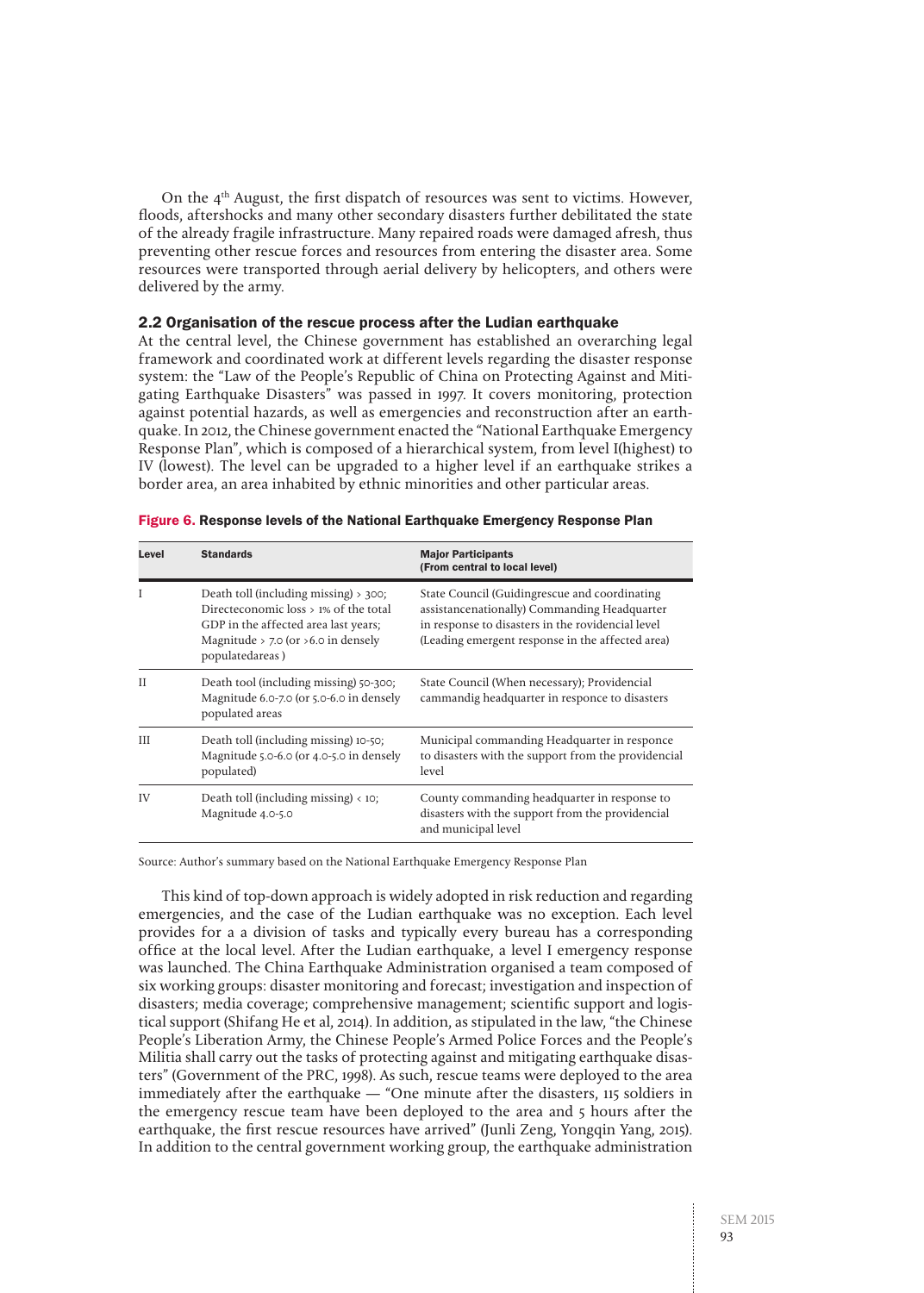### SHUYU JIANG DISPLACEMENT AND RESETTLEMENT FOLLOWING THE LUDIAN

ASIA-PACIFIC

EARTHQUAKE IN CHINA





Source: Government of the PRC, November 2014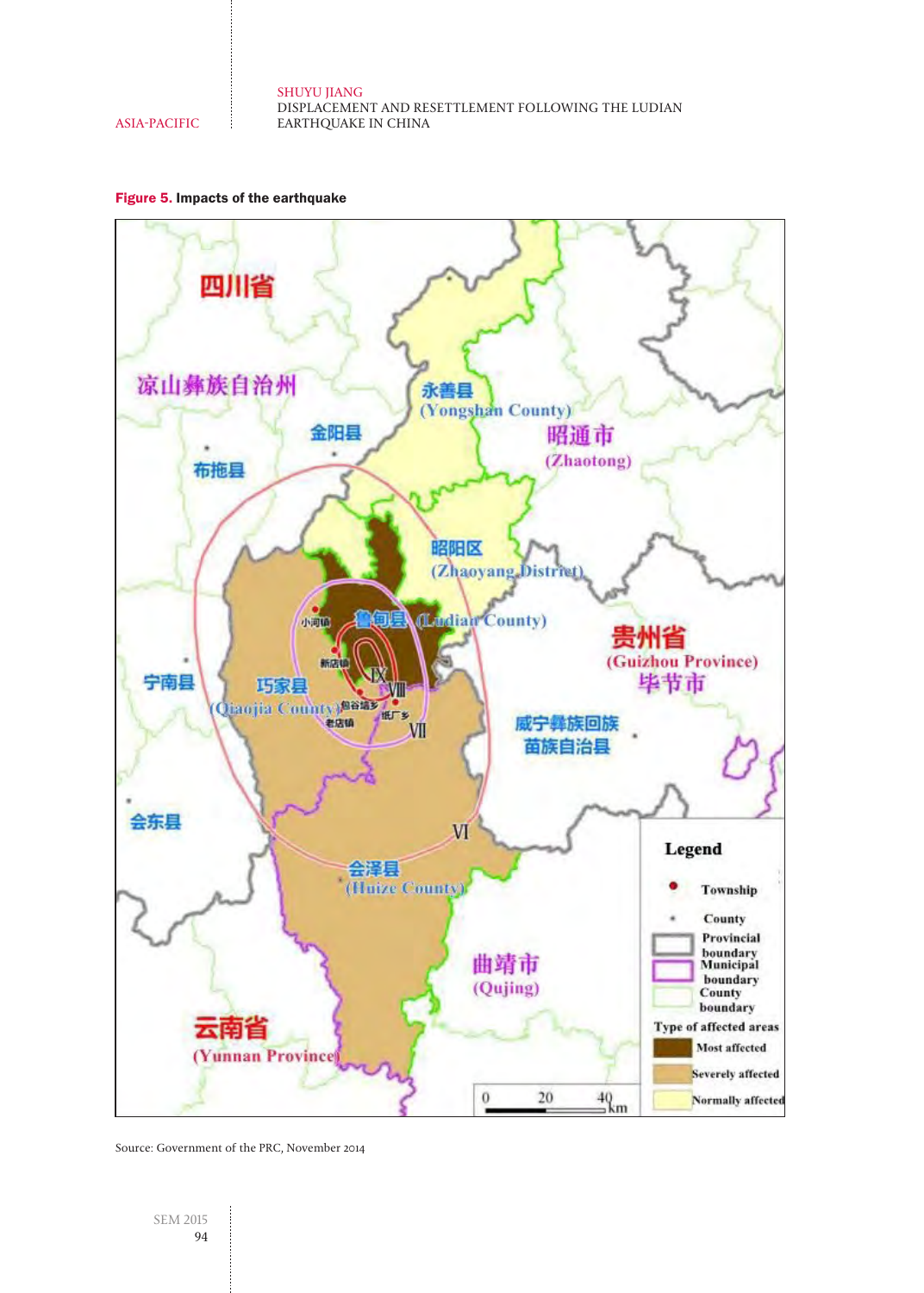in Yunnan Province also dispatched a 30-member working team to the county to assist with and implement orders from the central government (IFRC, August 2014).

While the various levels of government institutions have played a leading role in the rescue process, the role of non-governmental actors should not be neglected. Due to the deployment of the Ministry of Civil Affairs, many social workers arrived in the disaster areas and assisted the rescue effort. They mainly interacted with those people who were displaced, particularly assisting victims who lost relatives. Their contribution compensated for the absence of basic community services and organisation after the evacuation.

To improve the organisation of the relief effort, the "National Earthquake Emergency Response Plan" also includes social mobilisation as an effective approach after an earthquake. It requires the local headquarters to identify specific organisations and personnel to regulate the voluntary work, and to publish information about the needs of the disaster area to ensure the safety and efficient organisation of all volunteers. This combination of government resolution backed up by participative social organisation has become an emerging trend in China and the discussion below will further elaborate on this phenomenon.

#### 2.3 Emergent resettlement

Temporary resettlement is mainly organised in two ways: collective resettlement and voluntary migration. According to Article 35 of the "Law of the People's Republic of China on Protecting Against and Mitigating Earthquake Disasters", concerning post-earthquake relief and reconstruction, the Ministry of Civil Affairs is primarily in charge of the arrangement and resettlement of victims, including the establishment of temporary shelters, the provision of daily necessities, and so on. Considering the difficulty of resettling such a huge population, victims are also encouraged to voluntarily move to other places and live with their relatives. Up to the 15th August, 342 collective resettlement shelters had been established, about 126,600 people had been resettled collectively and 113,100 people had been resettled separately (Bureau of Civil Affairs in Yunnan Province, August 2014).

#### 2.3.1. Temporary settlement in centrally located camps

In the temporary camps, there are centralised provisions of food, water and other daily necessities. People living in temporary camps receive benefits for daily life— "every citizen could obtain 25 Yuan every day during an emergency resettlement period of 10 days. Then in the interim period of three months, everyone could obtain 15 Yuan per day" (Bureau of Civil Affairs in Yunnan Province, August 2014).

Several departments are jointly in charge of the well being of victims. When selecting the locations for resettlement, the Ministry of Land and Resources undertook a scientific examination and evaluation to rule out geological threats. In these shelters, local centres for disease control conducted disinfection and supervised epidemic diseases. As for basic social services, medical centres, epidemic prevention centres, fire-fighting points and public security regulations were established to minimise risks within a clustered population.

#### 2.3.2. Self-organised resettlement

Alternatively, a large number of victims chose to seek assistances from their relatives and migrated to other areas by themselves. Like most underdeveloped areas in China, many young people in Ludian County have already left their hometown to become migrant workers in cities. In 2010, the whole county had exported 114, 300 migrant workers (Hongxin Nian, 2014). Elderly people and children thus comprised the majority of the population in the county. After the earthquake, they had the option to move with young workers to cities. A major problem of this type of resettlement lies in the Hukou System in China: in China, everyone is officially registered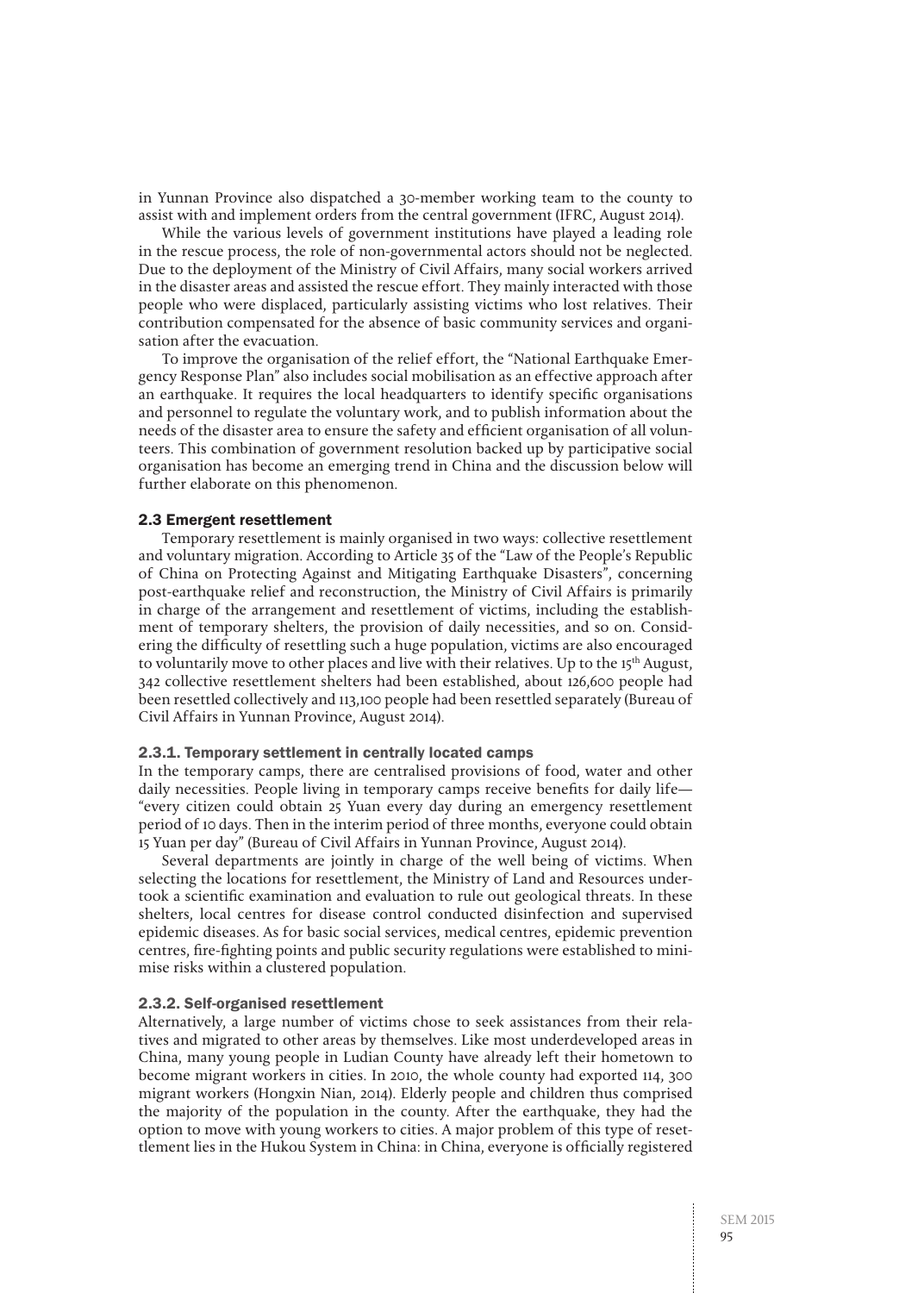in one place and the social well-being is associated with the location of the Hukou. As Hukou in cities are difficult to acquire, the subsequent problem is the issue of how these victims can gain access to social welfare if they move.

#### 2.3.3. Involvement of civil society

Notably, the aftermath of the earthquake was the first time that the Chinese Ministry of Civil Affairs devised a social work service assistance plan. Five social service teams were deployed to the collective resettlement tents and schools from Beijing, Shanghai, Guangdong, Sichuan and other Provinces at the end of August. Under the coordination of the social service centre for the Ludian Earthquake, these social service teams directly assisted corresponding social service centres and focused on establishing local social organisation in the resettlement area.

Once the social service team had concluded their mission after three months, a considerable proportion of the volunteers continued to participate in the resettlement process. In one of the resettlement spots, "Huijiezi", volunteers were expected to live with migrants for one year. Their daily job mainly included providing resources and offering psychological counselling after the crisis. Compared with disaster rescue in the immediate aftermath of the earthquake, this long-term voluntary work is more targeted at the needs of the local society and improving the efficiency of the whole migration process.

A wider range of civil society engagement facilitated the resettlement process. Firstly, many services had not been fully rehabilitated in the face of increasing demand for them after the disaster. Secondly, it improved the efficiency of assistance from other provinces because participation at the grassroots level can better target the needs of displaced people. For instance, volunteers organised recreational activities to accelerate the rehabilitation and integration of local communities. Lastly, they shared experiences and best practices about social services and voluntary participation, which have not previously been popularised in this underdeveloped area. Such activity further cultivates local voluntary organisations and volunteers, which could constitute the backbone of the future development of local civil society.

#### 3. FROM TEMPORARY EVACUATION TO STABLE RESETTLEMENT

Given that more than 300,000 people were displaced after the earthquake, a serious question was posed regarding how these migrants would resettle in the longer term. An overarching objective was established on the national level: within three years, basic living conditions and social-economic development should have returned to or exceeded levels in the region prior to the earthquake.

Compared with post-disaster temporary migration, long-term rehabilitation not only involves resettlement of victims, but also their integration into new communities and the cultivation of their self-sufficiency.

#### 3.1. National planning and policies on rehabilitation

Three months after the earthquake, the State Council published an overall plan about the reconstruction an9d rehabilitation following the earthquake. It contains some similarities to the ongoing resettlement process. The plan also emphasised a combination of decentralised and centralised settlement, and mobilizes other viable social resources to ease the financial burden.

Aside from the common feature of flexibility, it blueprinted a more specific resettlement plan, summarising forms of resettlement into 3 categories:

A. Decentralised settlement: those residents who still have contracted land could voluntarily build their houses under the guidance of an overarching planning authority. Farmers who formerly lived in areas with high geological hazards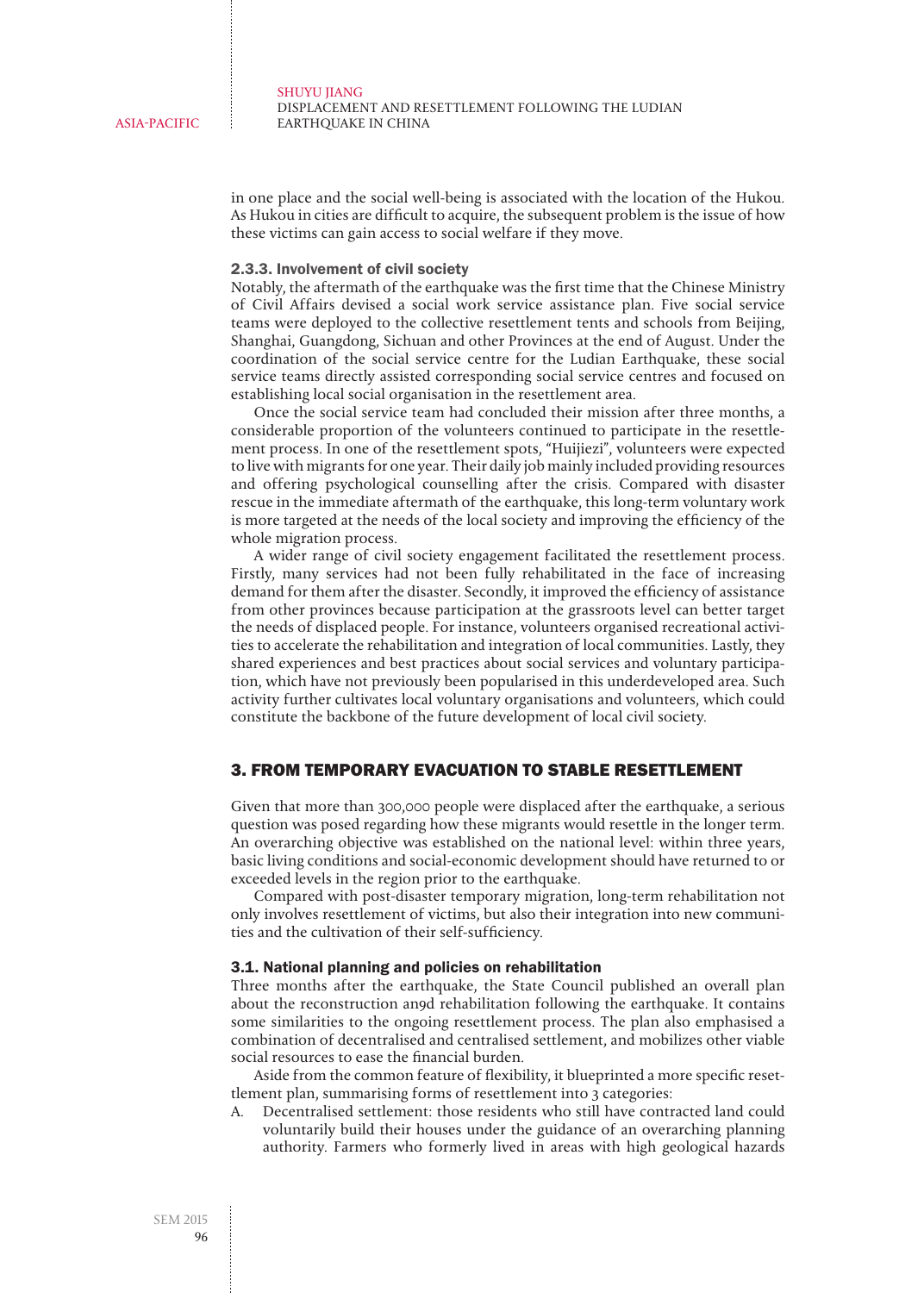should also be migrated to a safer area and resettled in a dispersive way;

- B. Centralised settlement: designed for the farmers who lost their contracted land. In the event of sufficient, people would also be resettled in order to avoid geological hazards.
- C. Monetary compensation: distributed to those farmers who have migrated to work in cities whose houses were damaged in the earthquake. Moreover, subsidies were also offered to those who wished to buy houses in cities.

The plan also introduces a new spatial arrangement for the resettlement, composed of three parts:

- A. Restoration in original zones, mainly comprising the valley plain where the natural environment is secure and economic conditions are sound. This area has mainly attracted migration inflows from the severely affected areas;
- B. Reconstruction near the original zones. This area has also been designed for inflows of migrants from the old town in Ludian County and the displacement caused by landsides and flooding;
- C. Zones under comprehensive management. These places are in danger of destruction, mainly because of geological hazards. The process requires the improvement of ecological resilience so unlike the two previous categories, it is the major area in which migration outflows have occurred.

#### 3.2. Flows of migrants following the evacuation

Combined with the above spatial arrangement and trends, major flows of displaced people can generally be divided into the following groups: A. returnees; B. migrants to nearby areas; C. potential environmental migrants to other areas. This paper will analyse these three types of migrants in turn to identify their current situation and the problems facing them.

- **A. Returnees:** Due to cultural and social reasons, most migrants are reluctant to move great distances to different parts of China, a fact that is magnified considering that many victims are elderly people. Traditional Chinese people value places where they have lived for generations, hence reconstruction of original sites is frequently the preferred option. After returning, these people usually resettle in a decentralised fashion. Although a considerable number of people decided to return, the chronic problems have not been solved. As mentioned above, this area is exposed to numerous natural hazards, and given the poor economic conditions, farmers are unable to rebuild houses in a manner which makes them resilient to natural disasters. Moreover, difficulties in the restoration of basic infrastructure may hamper the restoration of economy. As a result, the whole restoration process is blighted by uncertainty and proved extremely costly.
- **B. Migrants to nearby areas:** Due to the severity of the earthquake, in the inhabitants of the most severely affected areas cannot return. It is thus imperative that they migrate to another area. One frequently adopted option was to set up resettlement points near to the original location. In order to ensure the efficient and scientific selection of a new site, this category of migrants have mainly resettled in centralised settlements. One of the representative areas is Longtoushan Town, where the severity of the earthquake was most pronounced; almost the entire town was destroyed by the earthquake. On top of that, the population in the old town had already exceeded the ecological carrying capacity, meaning that rebuilding the original site was not a rational option. Consequently, a new settlement site was selected near the area called "Luoyingkou-yingpan" district. This settlement is a site of about 200 hectares (Government of the PRC, November 2014) to house migrants from the old town.
- **C. Potential environment migrants to other areas:** the national plan also identified zones under comprehensive management, where people exposed to high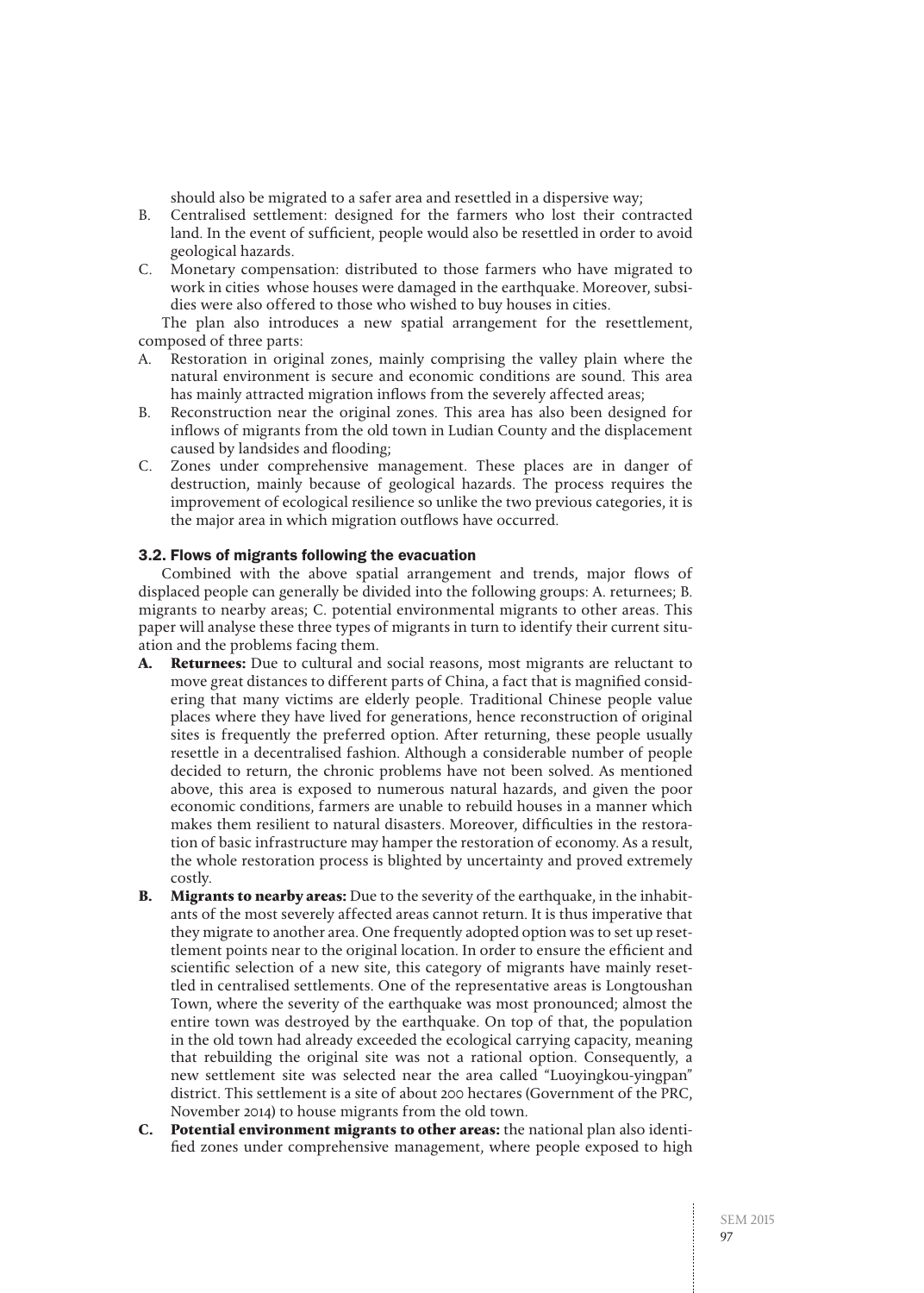natural risks should migrate to other places. There had not been any concrete plan regarding this flow of migrants up until this point. Nonetheless, it marks a transition from passive disaster response to a more proactive means of addressing disaster mitigation and preventive efforts.

#### 4. THE EXISTING SITUATION AND DIFFICULTIES OF MIGRATION IN THE LONG TERM

Unlike traditional migration, resettlement after disasters such as earthquakes involves more difficulties.

Typically, in the categories of environmental migration for the purpose of project construction or ecological protection, ex-ante research of the feasibility is carried out, both a well-organised plan for the whole process and a socio-economic survey regarding the willingness of migrants are drawn up, and compensation is attributed to migrants before implementation. In contrast, disaster-induced migration requires an instant response as soon as possible. Meanwhile, with the losses of homes or even relatives, migrants have to endure huge psychological pressure.

The difficulties and possible policy operations vary according to different target groups. The following section will examine the challenges faced by different flows of displaced people and how they attempt to recover from the effects of the earthquake.

#### 4.1. Willingness to move

In the affected area previous migration has mainly been driven by economic factors. Young people move to cities in search of better job opportunities, with their family members (mainly children and elderly people) remaining in the county. Migrant workers save and send back much of their income to support their family in the counties. However, migrants driven by other factors, such as environmental migration, are less welcomed by the local people even though in many case the areas that the migrants left are no longer suitable for life. The previous section highlighted the cultural factors in this problem. In fact, even though there are currently no accurate official data regarding migrant flows, it can be deduced from media coverage and previous experience that most people returned to their area of origin or somewhere nearby. In 2015, the expected target was to establish 46 settlements, 139 educational programmes and 28 sanitation programmes (Houyou Cai and Xunshen, 2015). Among these settlements, more than half of the sites were in Ludian County: 24 in Ludian County, 10 in Qiaojia County and 12 in Zhaoyang District in Zhaotong (Bureau of Housing and Urban-Rural Development of the PRC). As shown in the Figure 5, all of these settlements are located near the earthquake's epicentre.

#### 4.2. Restoration of the economy

Given that willingness to move is limited, many residents relocate in or near to the original area. Recovery of the economy is a central element in the rehabilitation of these areas. In order to facilitate it, the first step that must be taken in affected areas is to recover agricultural production by supporting traditional agriculture in the area. For instance, cultivation of pepper is the major source of income for many farmers but many mature peppers could not be harvested in time after the earthquake. Additionally, 20,000 mu<sup>2</sup> of pepper land was destroyed, 160,000 mu was partially destroyed and 30,000 mu were slightly damaged (Ministry of Agriculture of the PRC, 2014). The Ministry of Agriculture organised purchasers for the affected areas and

<sup>2.</sup>  Mu is the measurement in China. 1 mu is equal to 666.67 square meters. Author's explanation.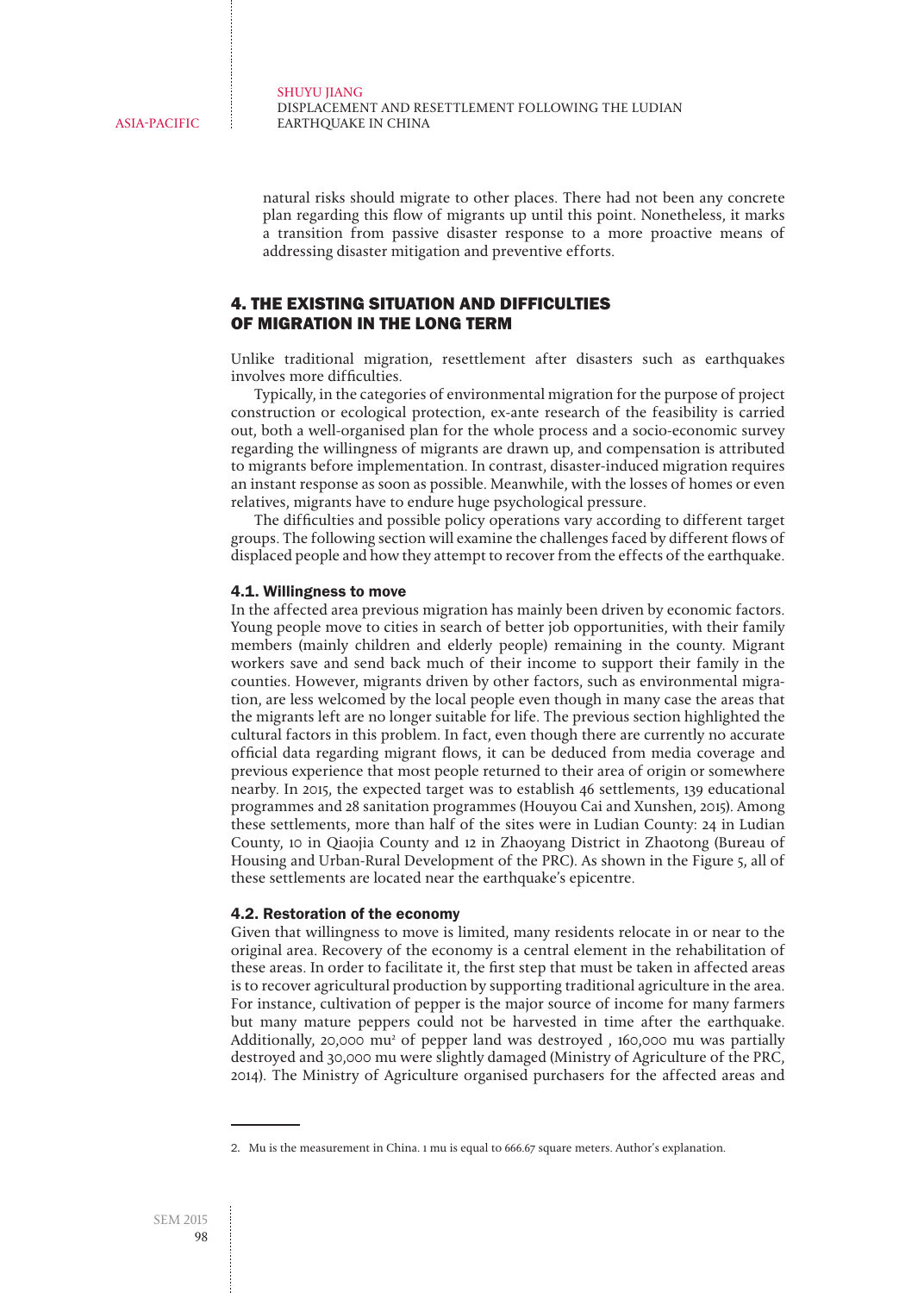promoted direct marketing channels with local farmers. It also organised online sales so that companies in other provinces could purchase peppers.

Nevertheless, rehabilitation near the original area may not be a sustainable solution. On the macro level, following the disaster, 322 geological hazard points were found, of which 139 are new (Yanling Liu, August 2014). This underlines the fact that previous environmental risks still exist. On the micro level, the income of most victims mainly comes from agriculture, thus people's loss of land as a result of the earthquake raises the question of the adaptation to the economic structure in the places to which they have been relocated because of their lack of skills.

#### 4.3. Reconstruction of houses

While the central government established a framework for resettlement after the earthquake, the local government dealt with the details and the implementation of the rehabilitation process. A central aspect of rehabilitation is fund raising for rebuilding houses in the new settlement site. According to the national plan, subsidies were allocated for the reconstruction of houses by victims. The standard sum was 40,000 Yuan per household for reconstruction of a house with an additional 10,000 Yuan for impoverished households (Yongfeng Zhao, 2014). Moreover, the local government designated a centralised management system, according to which residents' houses were rebuilt communally with funding managed collectively.

At the local level, a series of rules<sup>3</sup> were proclaimed. Firstly, residents had to submit an application to the neighbourhood committee ("Juweihui", a self-governance entity in China based on people living in nearby areas). After approval by the leader of the committee, the neighbourhood committee must report the fact to the government of Ludian County and sign a contract with the resident.

Secondly, funding is composed of two elements: A. A public payment: a special subsidy for rebuilding houses in the collective resettlement areas which is allocated by the municipal authorities. The residents are required to submit a "power of attorney for the payment". After examination of the submission, the money is directly paid for units of construction during each phase of the construction. B. Money contributed by residents: in the event that these special subsidies are not sufficient, residents are required to collect the remaining funding themselves and pay it to the county government. Both of these lines of funding are eventually allocated to a special account by the office of finance in the county. To make the process more transparent, a supervision group, which includes residents, monitors the whole process of management, utilisation of funding, as well as the quality of the houses. This combination of public and self-raised money helps to significantly alleviate the burden of a county, which has to deal with extreme poverty.

#### 4.4. Selection of the new site

While resettlement near the area of origin may not be a long-lasting solution, migration to other places may also prove difficult. First and foremost, Yunnan Province is home to a broad range of ethnic minorities, meaning that resettlement must take the habits of ethnic minorities into consideration. Fourteen different ethnic minorities live in Ludian County, the largest proportion of which are Hui (16.6%) (Ludian County Government, 2014). Prior to the earthquake the same minority groups lived in close proximity to but separately from each other because of the inconvenience of transportation in the mountainous area. They thus developed their respective individual cultural atmospheres and lifestyles. Consequently, it is better that the relocated area has a similar

<sup>3.</sup> For details, see: Ludian County Government: Management of funding for rebuilding houses in settlements in Ludian County. 2015. http://www.ludian.gov.cn/defo\_Show.asp?InfoId=2256&ClassId=54&Topid=31. Accessed: 15th April, 2015.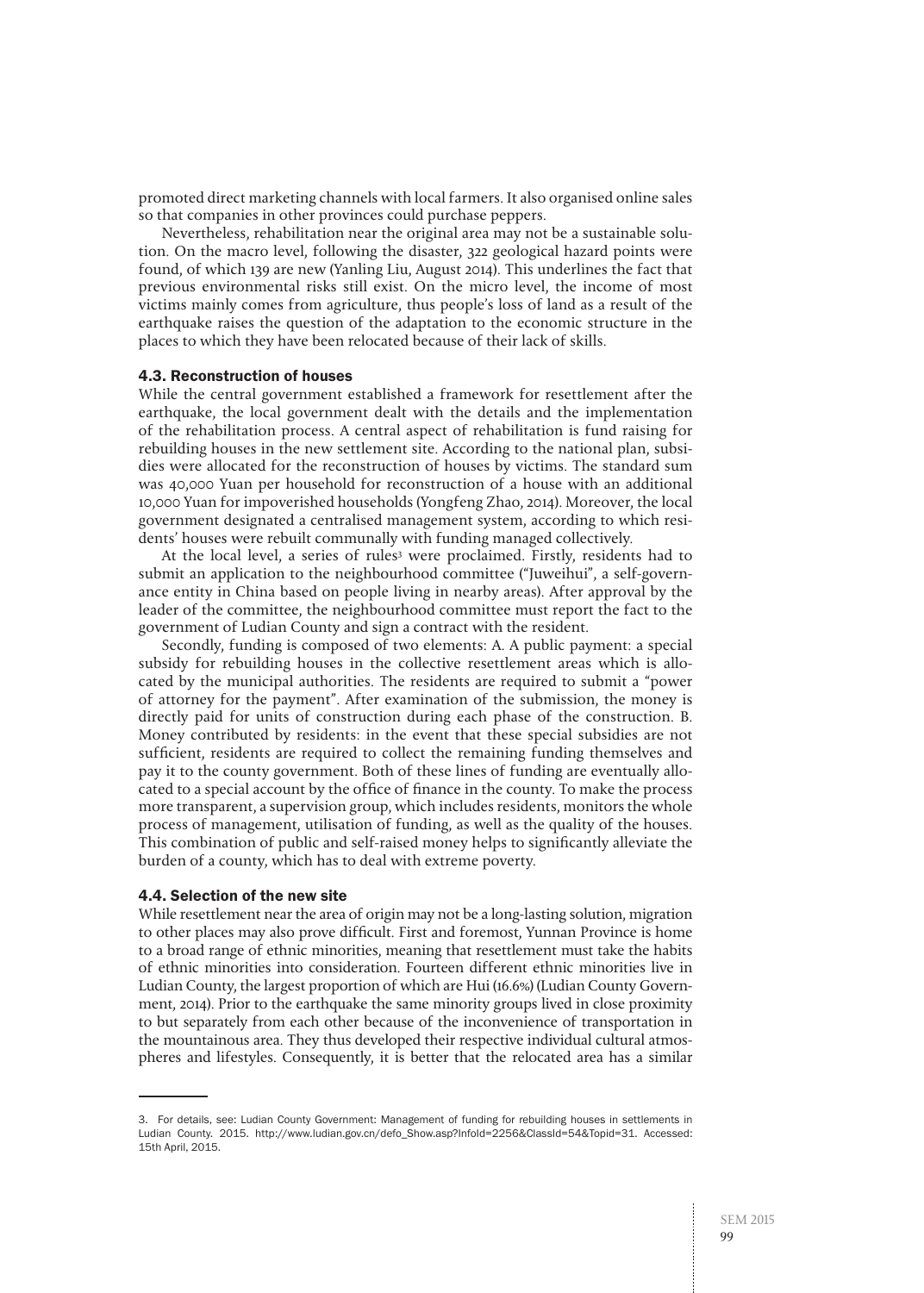social and economic structure. Additionally, the low transferability of skills also makes it difficult for most farmers to integrate in new economic and social conditions.

Besides the issues concerning those people to be relocated, problems focusing on the host communities should also be recognised. Counties with newly established settlements were already densely populated and had exceeded their ecological capacity. An influx of migrants thus puts additional strain on the environment, increasing environmental pressure in the area. Thus, if the capacity of the new host community is not carefully evaluated, relocation is merely a transfer of problem from one region to another, perpetuating the vicious circle.

Meanwhile, the possibility of relocating the people displaced by the earthquake to more developed areas in the west of China is also unlikely. In addition to transportation costs, there are evident differences in lifestyle, culture and many other social factors. Indeed, the inequality of development among the different regions in China makes the selection of relocation sites problematic.

#### 5. CONCLUSION

Migration in the wake of the earthquake is not merely a passive response to the disaster. On the one hand, if migration is associated with the transition of livelihoods and progress towards poverty reduction, victims could overcome the limitations imposed by environmental conditions. If migration policy helps to reduce the pressure that human activities put on the environment, the recovery process in ecologically fragile zones will be more effective.

As a consequence, the transition from relying on outside assistance to self-sufficiency is a key issue in the long term. As Balakrishnan Rajagopal contends, developmental displacement should include "rights to life and livelihood" (in McDowell Gareth Morrell, 2010). This right requires "adequate standards of living for the whole family", as well as protection of "the sustainability of the local environment"(in McDowell Gareth Morrell, 2010).

After the restoration of farmland and equipment, some agricultural measures could be initiated in order to make production more intensive and better organised. The value chain could be further extended by developing the processing industry. In addition to agriculture, other industries should also be looked to to contribute to the economic recovery. For instance, in some areas, social workers have launched several entrepreneurship programmes (online businesses, traditional artefacts) to equip displaced people with skills to broaden sources of economic income in new settlements. Moreover, development of the tourism and service industries could also facilitate economic development in a more sustainable way.

Furthermore, environmental migration could also represent an essential solution to the prevention and mitigation of natural disasters, in addition to sustainable development in this region. The introduction of and increasing recourse to environmental migration in the region could facilitate transformation from passive disaster reaction to positive environmental mitigation and adaptation, and a combination of environmental migration and poverty reduction could pave an innovative path for rural development in China and other developing countries.

In Chinese, the world "crisis" (Wei ji) is composed of two words: danger and opportunity. This earthquake is undoubtedly a severe calamity, yet it also presents an opportunity for the transition of the economy. Thus, following the completion of the resettlement process, the long-term approach must entail not only recovery from the earthquake, but also implications for sustainable future development.